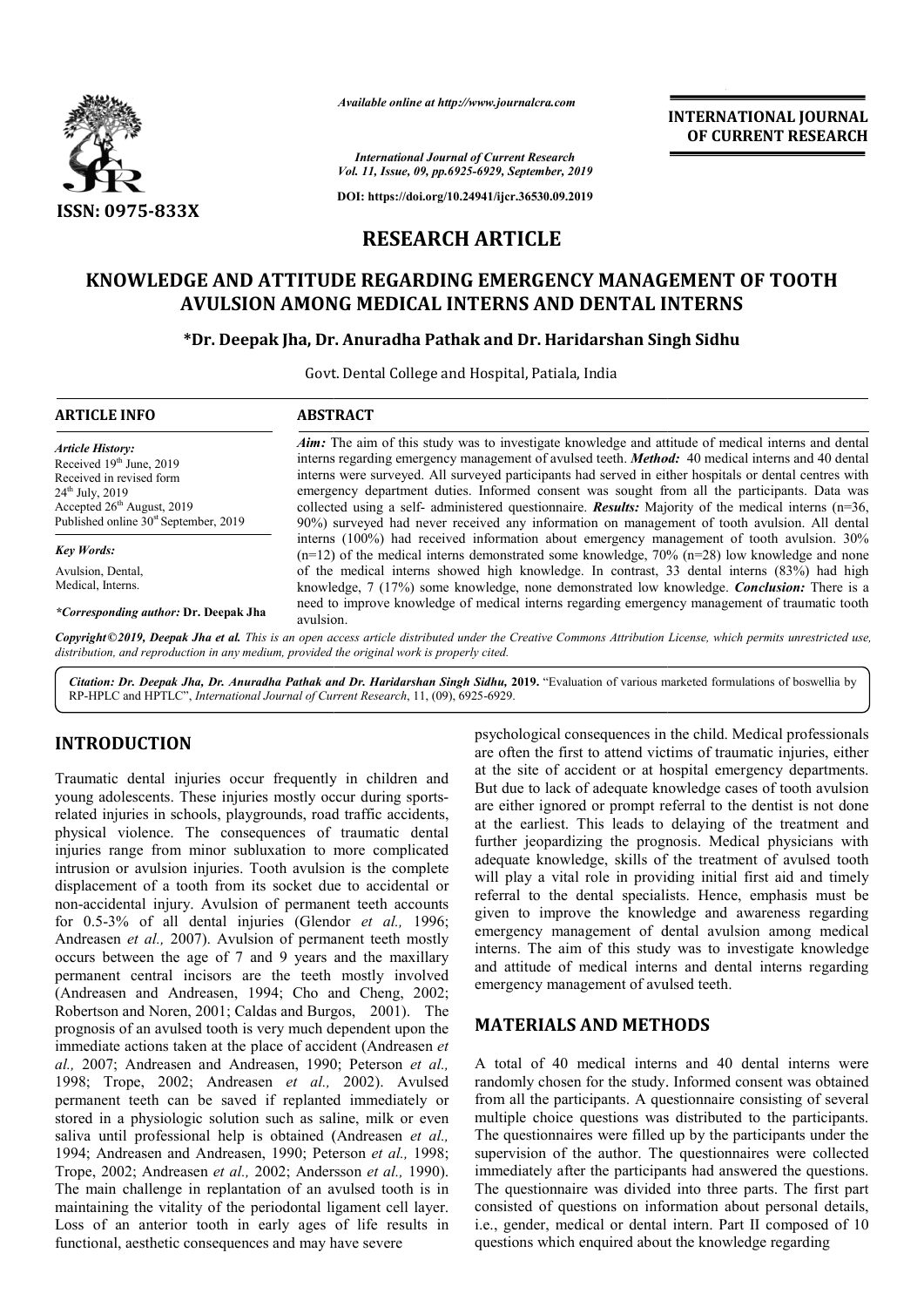| Table 1. Knowledge regarding emergency management of tooth avulsion |  |
|---------------------------------------------------------------------|--|
|                                                                     |  |

| <b>Questions</b>                                   | <b>Responses</b>                                                               | Medical         | Dental          |
|----------------------------------------------------|--------------------------------------------------------------------------------|-----------------|-----------------|
|                                                    |                                                                                | <b>Interns</b>  | <b>Interns</b>  |
| 1. Have you ever received any information on       | <b>YES</b>                                                                     | 36              | 40              |
| what to do if a tooth is knocked out?              | NO.                                                                            | 4               | $\theta$        |
| 2. Can you differentiate between a primary and     | <b>YES</b>                                                                     | $\overline{20}$ | 40              |
| permanent tooth?                                   | NO.                                                                            | 20              | $\theta$        |
| 3. What would you prefer in order to rule out      | (a) It is enough to check if the child has begun coughing                      | $\overline{2}$  | $\theta$        |
| aspiration of an avulsed tooth?                    | (b) It is enough to check lung ventilation with a stethoscope                  | 8               | $\theta$        |
|                                                    | (c) A chest radiograph should be taken                                         | 25              | 35              |
|                                                    | (d) Bronchoscopy is required                                                   | $\theta$        | 5               |
|                                                    | (e) Do not know                                                                | 5               | $\mathbf{0}$    |
| 4. What is your opinion on replantation of         | (a) Yes, in any circumstances.                                                 | $\overline{2}$  | $\theta$        |
| avulsed primary teeth?                             | (b) Yes, except in the case of an unconscious patient or severe systemic       | 5               | $\theta$        |
|                                                    | conditions.                                                                    |                 |                 |
|                                                    | (c) Yes, except in the case of avulsion of multiple teeth.                     | $\mathbf{0}$    | $\overline{0}$  |
|                                                    | (d) No, in any circumstances.                                                  | 8               | 40              |
|                                                    | (e) No opinion.                                                                | 25              | $\theta$        |
| 5. What is your opinion on replantation of         | (a) Yes, in any circumstances.                                                 | $\overline{3}$  | $\theta$        |
| avulsed permanent teeth?                           | (b) Yes, except in the case of an unconscious patient or severe systemic       | 10              | 35              |
|                                                    | conditions.                                                                    |                 |                 |
|                                                    | (c) Yes, except in the case of avulsion of multiple teeth.                     | 4               | 5               |
|                                                    | (d) No, in any circumstances.                                                  | 2               | $\mathbf{0}$    |
|                                                    | (e) No opinion.                                                                | 21              | $\overline{0}$  |
| 6. You are informed by telephone that a child      | (a) Wrap the tooth in a clean piece of gauze or handkerchief and look for a    |                 |                 |
| was injured and permanent tooth is avulsed.        | dentist quickly                                                                | 22              | $\overline{0}$  |
| Which of the following will you recommend to       | (b) Replace the tooth back in the mouth as soon as possible and seek a dentist | $\overline{4}$  | 27              |
| the parents?                                       | (c) Put the tooth in cold and fresh milk and look for a dentist                | 5               | 13              |
|                                                    | (d) Do not know                                                                | 9               | $\overline{0}$  |
| 7. How urgent do you think professional help       | (a) Within 20 minutes                                                          | 16              | $\overline{32}$ |
| should be sought in case of a tooth avulsion?      | (b) Within a few hours                                                         | 20              | 8               |
|                                                    | (c) Within a day                                                               | 2               | $\mathbf{0}$    |
|                                                    | (d) No need to seek professional help if bleeding has ceased                   | $\overline{2}$  | $\theta$        |
| 8. You found the avulsed tooth and it is dirty.    | (a) Throw it away because it is dirty                                          | 9               | $\mathbf{0}$    |
| What would you do?                                 | (b) Wipe the tooth with tissue paper or towel                                  | 3               | $\overline{0}$  |
|                                                    | (c) Clean the tooth with isopropyl alcohol or soap and water and a brush       | 15              | 3               |
|                                                    | (d) Rinse the tooth under tap water gently without scrubbing it                | 2               | 37              |
|                                                    | (e) Do not know                                                                | 11              | $\theta$        |
| 9. If you find an avulsed tooth, how would you     | (a) By the crown                                                               | $\overline{0}$  | 40              |
| handle the tooth?                                  | (b) By the root                                                                | $\overline{0}$  | $\mathbf{0}$    |
|                                                    | (c) Anywhere                                                                   | 20              | $\mathbf{0}$    |
|                                                    | (d) Not sure                                                                   | 20              | $\overline{0}$  |
| 10. If the avulsed tooth could not be replanted on | (a) Fresh cold milk                                                            | 6               | $\overline{26}$ |
| the site of injury, what would be the most         | (b) Tap water                                                                  | 3               | $\overline{0}$  |
| suitable medium for storage and transfer to the    | (c) Isotonic saline                                                            | 11              | 3               |
| dental office?                                     | (d) Saliva                                                                     | 2               | 11              |
|                                                    | (e) Allow the tooth to dry and cover in sterile gauze                          | 2               | $\mathbf{0}$    |
|                                                    | (f) No idea what medium to use                                                 | 16              | $\Omega$        |

#### **Table 2. Attitude regarding emergency management of tooth avulsion**

| <b>Ouestions</b>                                            | <b>Responses</b>                                               | <b>Medical</b> | Dental  |
|-------------------------------------------------------------|----------------------------------------------------------------|----------------|---------|
|                                                             |                                                                | interns        | interns |
| 1. If you were at a site when someone has an avulsed tooth, | (a) Call for help and take no other action because you lack    | 30             |         |
| you would                                                   | knowledge and training                                         |                |         |
|                                                             | (b) Call for help and take no other action because you are     |                |         |
|                                                             | concerned about medico legal consequences                      |                |         |
|                                                             | (c) Be confident and replant the tooth                         |                | 33      |
|                                                             | (d) Not confident but still would attempt to replant the tooth |                |         |
| 2. How important do you think is the knowledge of dental    | (a) Very important/important                                   |                | 40      |
| trauma management in your clinical practice?                | (b) Good to know                                               |                |         |
|                                                             | (c) Not important as I am not a dentist                        | 23             |         |
| 3. Do you think dental trauma management should be covered  | <b>YES</b>                                                     | 18             | 40      |
| in your undergraduate course?                               | NO.                                                            | 22             |         |

emergency management of tooth avulsion. The questions were formulated such that following fields of knowledge were assessed:

- Proper cleaning technique of a contaminated avulsed tooth before replantation
- Appropriate storage media for an avulsed tooth
- Differentiation between a primary and permanent tooth
- Critical extra-alveolar time of an avulsed tooth

Part III consisted of three questions which assessed the attitude of the participants regarding emergency management of tooth avulsion.

The data was collected and descriptive statistics were obtained. Study data was analyzed using SPSS. The chi-square test was also used to analyse the data. Statistically significant differences were assumed when P < 0.05. Knowledge level was assessed by scoring of the participant's answers. A score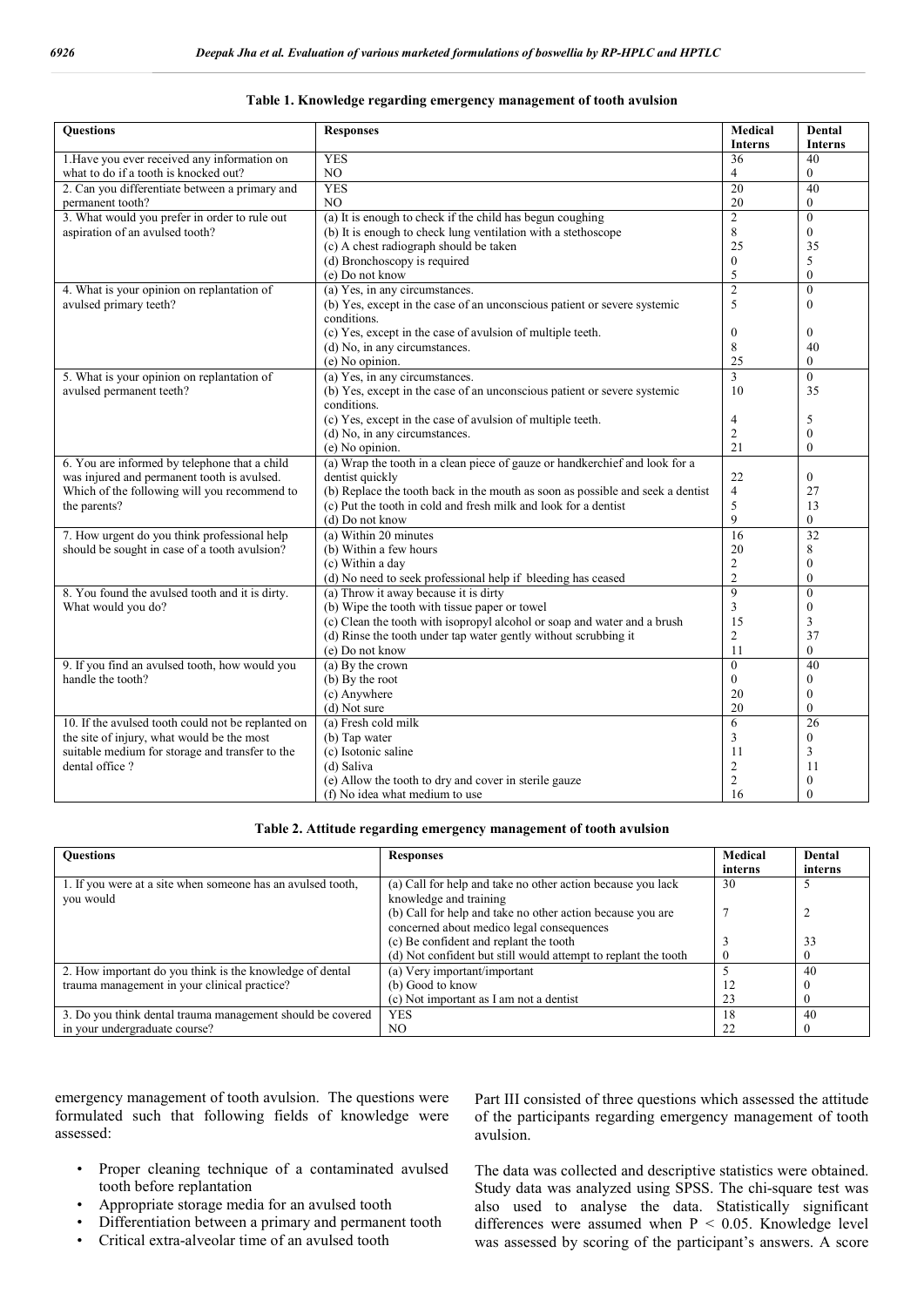of 1 was granted to the most correct option. A total score of 10 points indicated full knowledge while a score of 0 indicated no knowledge. Between these two scores a scale of high knowledge (8-10 points), some knowledge (4-7 points) and low knowledge (0-3) was formulated.

## **RESULTS**

The study sample comprised a total of 80 interns from medical and dental institutions. There were 40 interns from medical institution and 40 interns from dental institution.



**Figure 1. Knowledge level regarding emergency management of tooth avulsion**



**Figure 2. 90% of medical interns surveyed never received any information on management of tooth avulsion. All dental interns (n=40) had received information about it.**



**Figure 3. Only 50 % of medical interns were confident that they could differentiate between primary and permanent teeth.**



**Figure 4. What should be recommended if intern is informed on telephone that a child is injured and permanent tooth has been knocked out?**



#### **Figure 5. Responses for most suitable storage media for storage and transfer to dental office**



**Figure 5. What should be done if an avulsed tooth is found to be dirty??**



**Figure 7. Responses for how urgent should professional help be sought in case of tooth avulsion**

### **DISCUSSION**

This study provides information about the level of knowledge and attitude of medical and dental interns regarding emergency management of an avulsed tooth. The results of this study indicate that only the dental interns possessed high knowledge about emergency management of dental avulsion.

Fig. 1 shows the level of knowledge regarding emergency management of tooth avulsion among medical and dental interns. Majority of the medical interns, 70% (n=28) showed low level of knowledge, only a few 30% (n=12) showed some level of knowledge and none of the medical interns had high level of knowledge regarding the emergency management of dental avulsion. In contrast, nearly 83% of dental interns had high knowledge and 17% showed some level of knowledge. None of the dental interns showed low level of knowledge. A study conducted by Eby Varghese *et al.* (2017) reported that 98.4% of medical students had low knowledge and 1.6% of medical students had some knowledge on emergency management of tooth avulsion. The results of this study are in line with the results of studies done by Eby Varghese *et al.*  (2017); Diaz *et al.* (2009), Lin *et al.* (2006).

Fig. 2 shows that a majority (90%) of medical interns had never received any knowledge regarding emergency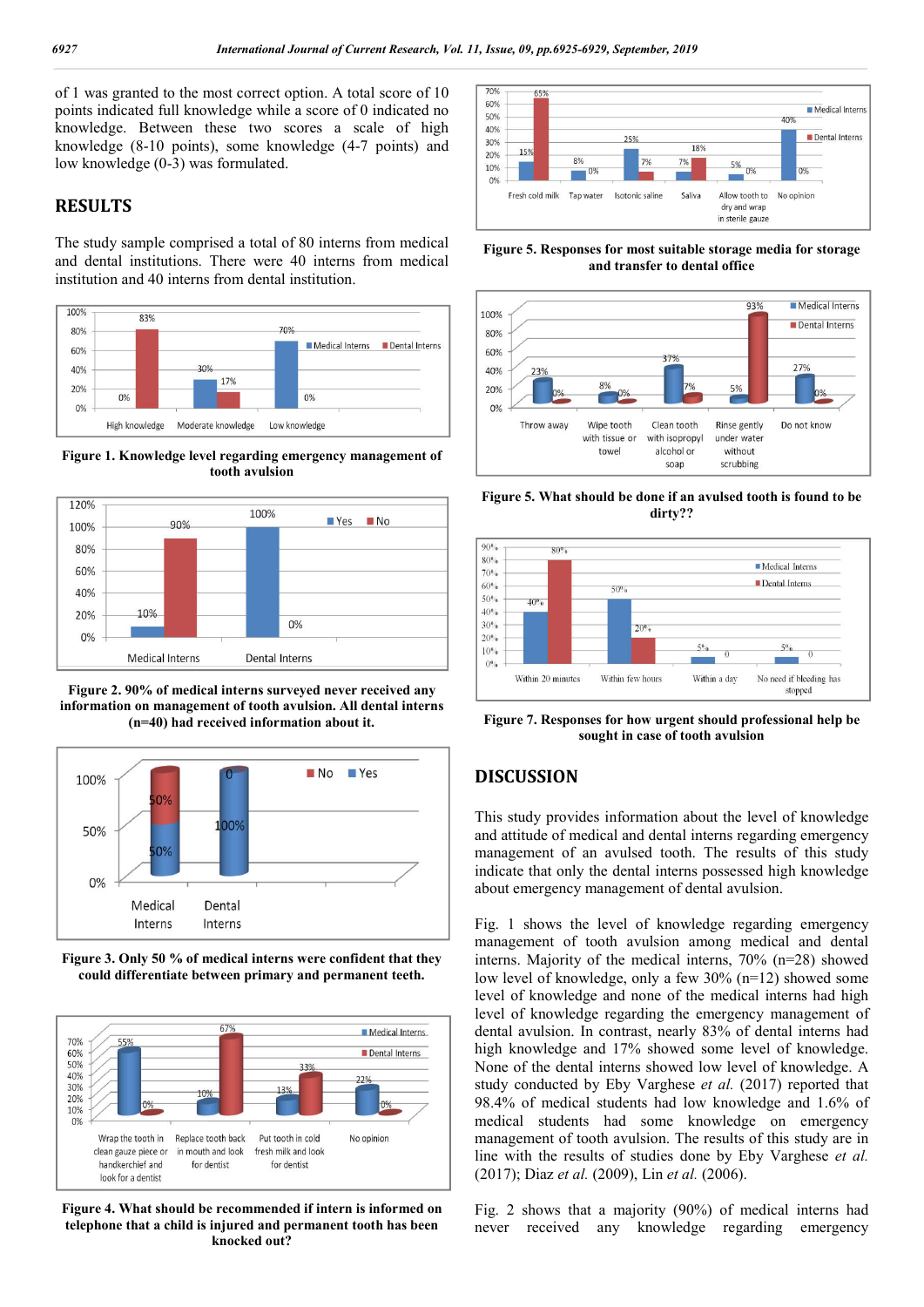management of dental avulsion injuries. This study shows that only 10% of the medical interns reported that they had some information about management of tooth avulsion, but majority among these stated that they had received this information through medical literatures. In contrast, all 100% of dental interns had received prior information regarding emergency management of tooth avulsion. The dental interns had received this information through their undergraduate curriculum. Abu-Dawood *et al.* (2007) in their study reported that 83.3% of medical professionals had never received any information or training regarding what to do if a permanent tooth is avulsed. Hence, this study indicates lack of knowledge regarding management of dental avulsion injuries among the medical professionals.

Fig. 3 shows that only half (50%) of the medical interns were confident that they could differentiate between primary and permanent teeth. In contrast, all the dental interns (100%) were confident in differentiating between primary and permanent teeth. In this study, almost 50% of medical interns had no opinion whether a primary tooth should be replanted (Table 1). 100% of dental interns had the knowledge that avulsed primary tooth must not be replanted under any circumstances (Table 1). The management of avulsion of primary teeth is different than that for permanent teeth. Wherein avulsed permanent teeth should be replanted, primary avulsed teeth are not indicated for reimplantation. Reimplantation of primary teeth shows high failure rates because of pulp necrosis, infection and there is always a possibility of damage to the permanent tooth during the procedure (Andreasen *et al.,* 1990; Wilson, 1995).

Fig. 4 shows data about what the study groups would recommend if they were informed about avulsion of permanent teeth of a child on the telephone. 55% of medical interns were of the view that avulsed tooth should be wrapped in gauze or a clean handkerchief. 22% of medical interns had no opinion regarding what to do in such instances. 13% were of the view of placing the tooth in cold fresh milk. Only  $10\%$  (n=4) of medical interns responded that avulsed permanent tooth can be placed into the child's mouth until the child is brought to a dentist. In contrast, majority 67% of dental interns had the opinion that avulsed permanent tooth can be placed into the child's mouth until the child is brought to a dentist. Remaining 33% were of the view of placing the tooth in cold fresh milk.

Fig. 5 shows data regarding responses for most suitable storage media for avulsed tooth. Majority 40% of medical interns responded that they had no knowledge regarding storage of avulsed tooth. 25% were of the view of placing tooth in isotonic saline medium. 15% replied with fresh cold milk as their preferred option. 8% were of the view of placing it in tap water. 5% thought that the tooth could be allowed to dry by wrapping in gauze. 7% had the opinion of using saliva as a storage media. Among the dental interns, 65% responded with fresh cold milk as their preferred choice. 18% were of the view of placing the tooth in saliva. 7% of dental interns were of the view of placing the tooth in isotonic saline for storage.

Transport and storage of an avulsed tooth is of importance in maintaining the vitality of the periodontal cells of the avulsed tooth. In this study, knowledge regarding appropriate storage media was found to vary considerably among the study groups. It was observed that the dental interns were aware of physiologic media such as milk, saliva and saline but such knowledge was lacking in the medical interns. Milk can be

used as a storage media in cases of tooth avulsion for a short period of time. The pH and osmolality of milk are compatible to the cells of PDL and so it can be used as a storage media for avulsed tooth for a short period of time. Studies by Blomlof (1983), Trope and Friedman (1992) recommend that milk acts as an excellent storage media for 6 hours. Saliva present in the oral cavity can be used as a storage medium for a short period of time until the patient is brought to the dentist. Placing the tooth back in the mouth is advantageous as it will prevent drying of the teeth, thereby, preventing destruction of the PDL cells. Wrapping the tooth in a gauze piece or handkerchief would cause drying of the teeth which will lead to rapid destruction of the PDL cells.

Fig. 6 shows knowledge about what should be done if an avulsed tooth has become dirty. Majority 37% of medical interns responded that they would clean a dirty avulsed tooth with isopropyl alcohol or soap solution. Also, 23% responded that they would throw away an avulsed tooth as it had become dirty. 27% of medical interns had no opinion regarding management of dirty avulsed tooth. 8% were of the view of wiping the tooth with tissue or towel. Only 5% of medical interns had the view that dirty avulsed tooth should be rinsed gently under running water without scrubbing action. In contrast, majority 93% of dental interns had the opinion that dirty avulsed tooth should be rinsed gently under running water without scrubbing action. IADT guidelines for the management of dental trauma state that the avulsed tooth should be gently rinsed without any scrubbing action under physiologic solutions as scrubbing action could cause damage to the PDL cells.

Fig 7 shows knowledge about how urgent professional help should be sought after avulsion injury. 50% of medical interns responded that professional help could be sought within few hours of the injury. 40% of medical interns had the view that help should be sought within the first 20mins following injury. 5% answered that help could be sought within a day's time. 5% of medical interns had the opinion that no professional help was required if bleeding from the avulsed socket had ceased. In contrast, majority 80% of dental interns were of the opinion that professional help should be sought within first 20 minutes after the avulsion injury has occurred. 20% had the view that help should be sought within few hours after the injury. Extra oral dry time plays an important role in the prognosis of avulsed tooth. The vitality of PDL cells is important for the success of replantation. Longer extra-oral dry time causes rapid destruction of the PDL cells. The guidelines for the management of dental trauma published by the International Association for Dental Traumatology (IADT) recommend the immediate replantation of a tooth to obtain the best prognosis (Andersson *et al.,* 2012). The results of this study indicate an important implication which is to include educational programs, campaign and seminars to broaden and increase the knowledge of medical personnel regarding emergency management of dental trauma and especially, dental avulsion injuries.

#### **Conclusion**

Majority of medical interns participating in the present study had low knowledge regarding the emergency management of tooth avulsion. Medical professionals are most often the first to attend to cases of traumatic injuries, maybe at the site of accident or hospital emergency departments. Most of these